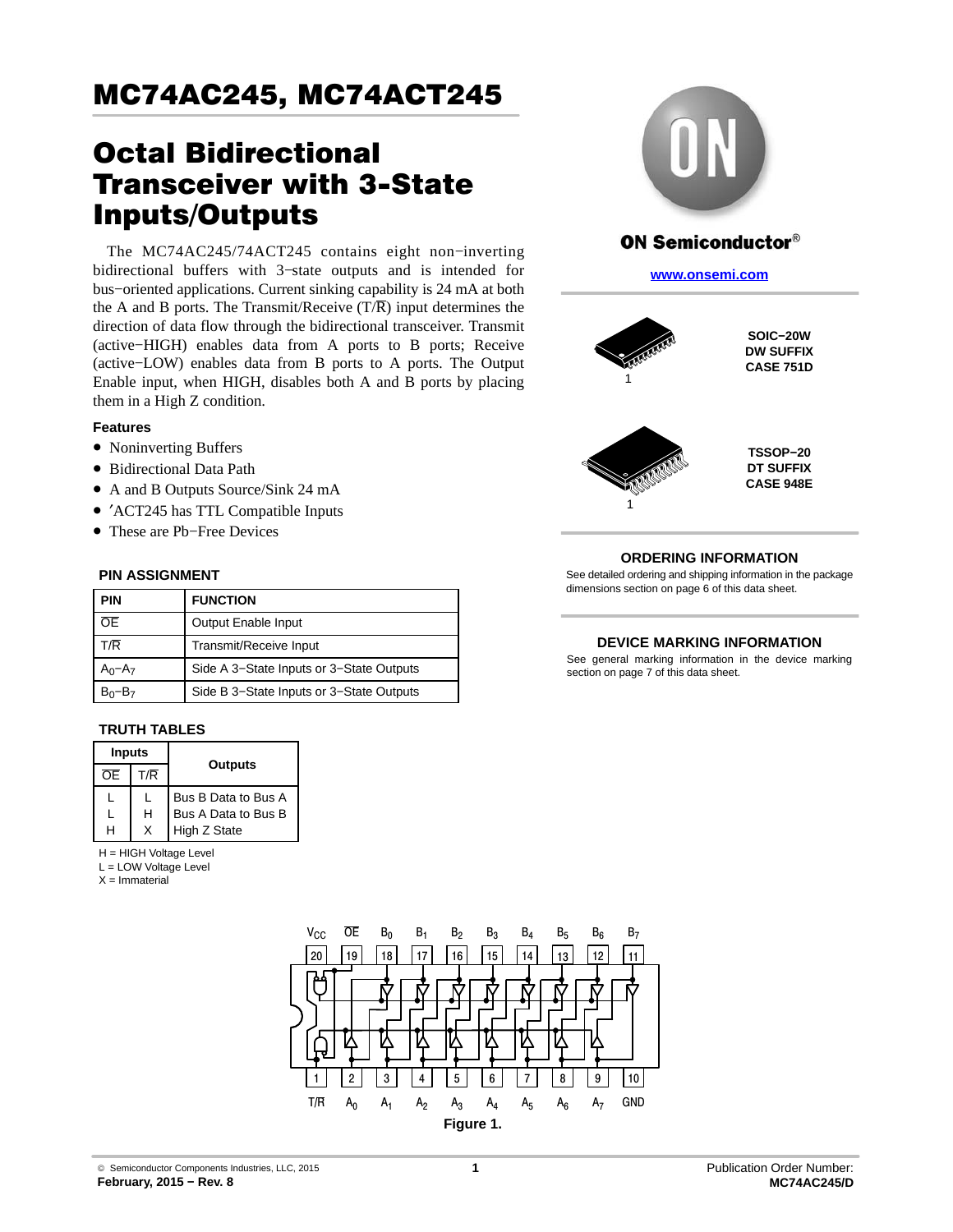#### **MAXIMUM RATINGS**

| Symbol           | <b>Parameter</b>                                | Value                                                                                | Unit                     |               |
|------------------|-------------------------------------------------|--------------------------------------------------------------------------------------|--------------------------|---------------|
| $V_{\rm CC}$     | DC Supply Voltage (Referenced to GND)           | $-0.5$ to $+7.0$                                                                     | V                        |               |
| $V_{IN}$         | DC Input Voltage (Referenced to GND)            | $-0.5$ to $V_{CC}$ +0.5                                                              | $\vee$                   |               |
| <b>VOUT</b>      | DC Output Voltage (Referenced to GND) (Note 1)  |                                                                                      | $-0.5$ to $V_{CC}$ +0.5  | $\vee$        |
| $I_{IK}$         | DC Input Diode Current                          |                                                                                      | ±20                      | mA            |
| <b>I</b> OK      | DC Output Diode Current                         |                                                                                      | ±50                      | mA            |
| $I_{\text{OUT}}$ | DC Output Sink/Source Current                   | ±50                                                                                  | mA                       |               |
| $_{\rm lcc}$     | DC Supply Current, per Output Pin               | ±50                                                                                  | mA                       |               |
| <b>I</b> GND     | DC Ground Current, per Output Pin               | ±100                                                                                 | mA                       |               |
| T <sub>STG</sub> | Storage Temperature Range                       | $-65$ to $+150$                                                                      | $^{\circ}$ C             |               |
| Τı.              | Lead temperature, 1 mm from Case for 10 Seconds | 260                                                                                  | $^{\circ}$ C             |               |
| $T_{\rm J}$      | Junction Temperature Under Bias                 |                                                                                      | 140                      | $^{\circ}$ C  |
| $\theta$ JA      | Thermal Resistance (Note 2)                     | <b>SOIC</b><br><b>TSSOP</b>                                                          | 65.8<br>110.7            | $\degree$ C/W |
| <b>MSL</b>       | <b>Moisture Sensitivity</b>                     |                                                                                      | Level 1                  |               |
| $F_R$            | <b>Flammability Rating</b>                      | Oxygen Index: $30\% - 35\%$                                                          | UL 94 V-0 @ 0.125 in     |               |
| <b>VESD</b>      | <b>ESD Withstand Voltage</b>                    | Human Body Model (Note 3)<br>Machine Model (Note 4)<br>Charged Device Model (Note 5) | > 2000<br>> 200<br>>1000 | V             |
| Latchup          | Latchup Performance                             | Above $V_{CC}$ and Below GND at 85 $\degree$ C (Note 6)                              | ±100                     | mA            |

Stresses exceeding those listed in the Maximum Ratings table may damage the device. If any of these limits are exceeded, device functionality should not be assumed, damage may occur and reliability may be affected.

1.  $I_{OUT}$  absolute maximum rating must be observed.

2. The package thermal impedance is calculated in accordance with JESD 51−7.

3. Tested to EIA/JESD22−A114−A.

4. Tested to EIA/JESD22−A115−A.

Tested to JESD22-C101-A.

6. Tested to EIA/JESD78.

#### **RECOMMENDED OPERATING CONDITIONS**

| Symbol                             | <b>Parameter</b>                                                       | Min                     | Typ                      | Max | Unit                     |              |
|------------------------------------|------------------------------------------------------------------------|-------------------------|--------------------------|-----|--------------------------|--------------|
|                                    |                                                                        | 'AC                     | 2.0                      | 5.0 | 6.0                      |              |
| $V_{\rm CC}$                       | <b>Supply Voltage</b>                                                  | 'ACT                    | 4.5                      | 5.0 | 5.5                      | $\vee$       |
| V <sub>IN</sub> , V <sub>OUT</sub> | DC Input Voltage, Output Voltage (Ref. to GND)                         |                         | 0                        | —   | $V_{\rm CC}$             | $\vee$       |
|                                    |                                                                        | $V_{\text{CC}}$ @ 3.0 V |                          | 150 | -                        |              |
| $t_r$ , $t_f$                      | Input Rise and Fall Time (Note 7)<br>'AC Devices except Schmitt Inputs | $V_{\text{CC}}$ @ 4.5 V |                          | 40  | $\overline{\phantom{0}}$ | ns/V         |
|                                    |                                                                        | $V_{\text{CC}}$ @ 5.5 V |                          | 25  | -                        |              |
|                                    | Input Rise and Fall Time (Note 8)                                      | $V_{\text{CC}}$ @ 4.5 V | $\overline{\phantom{0}}$ | 10  | $\qquad \qquad -$        | ns/V         |
| $t_r$ , $t_f$                      | 'ACT Devices except Schmitt Inputs<br>$V_{\text{CC}}$ @ 5.5 V          |                         |                          | 8.0 | $\qquad \qquad -$        |              |
| $T_A$                              | <b>Operating Ambient Temperature Range</b>                             |                         |                          | 25  | 85                       | $^{\circ}$ C |
| $I_{OH}$                           | Output Current - High                                                  |                         |                          |     | $-24$                    | mA           |
| $I_{OL}$                           | Output Current - Low                                                   |                         |                          |     | 24                       | mA           |

Functional operation above the stresses listed in the Recommended Operating Ranges is not implied. Extended exposure to stresses beyond the Recommended Operating Ranges limits may affect device reliability.

7.  $\rm V_{IN}$  from 30% to 70% V<sub>CC</sub>; see individual Data Sheets for devices that differ from the typical input rise and fall times.

8.  $\ V_{\sf IN}$  from 0.8 V to 2.0 V; see individual Data Sheets for devices that differ from the typical input rise and fall times.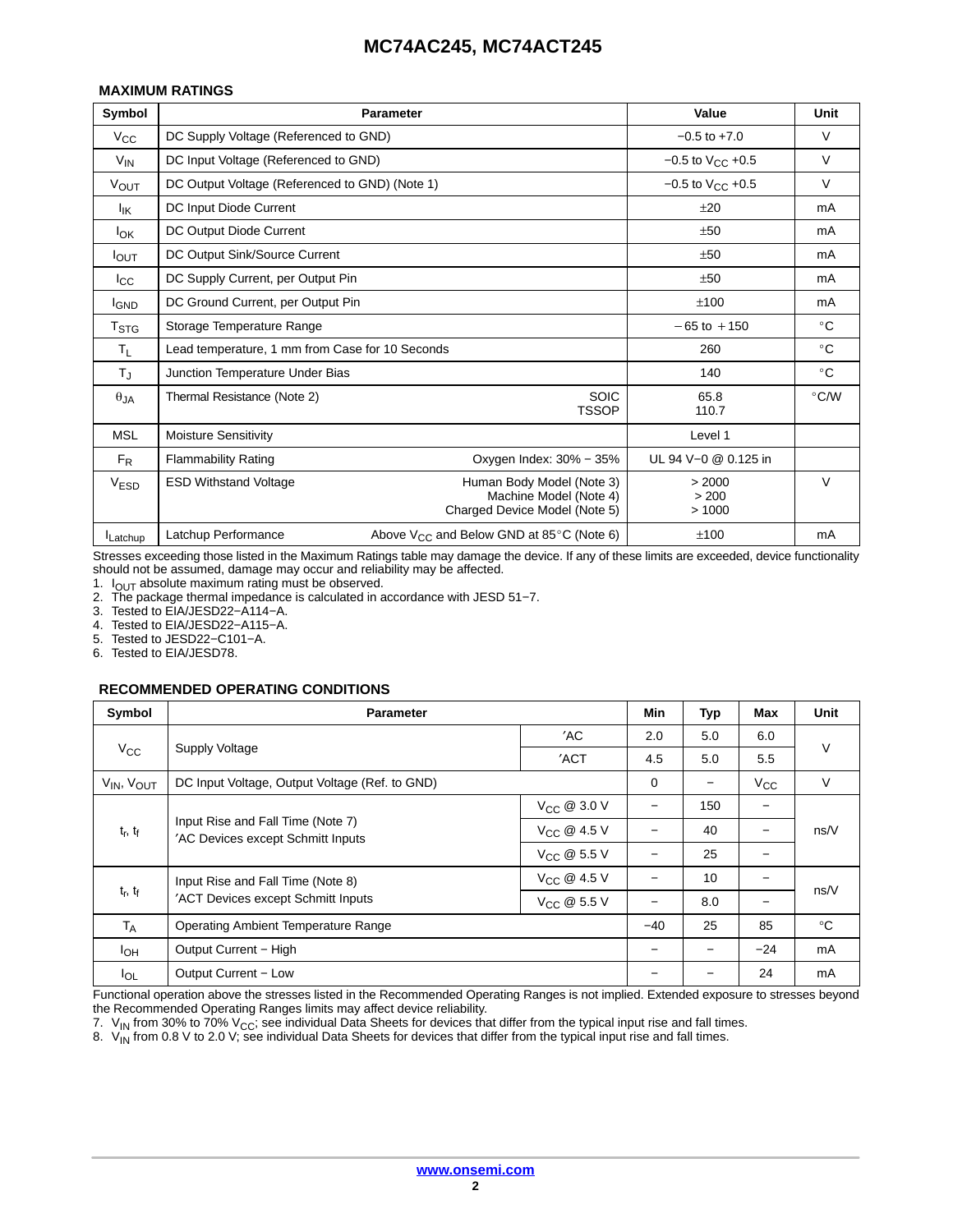#### **DC CHARACTERISTICS**

|                 | <b>74AC</b>                                |                   | <b>74AC</b>                                                               |                      |                                                |             |                                                                                           |
|-----------------|--------------------------------------------|-------------------|---------------------------------------------------------------------------|----------------------|------------------------------------------------|-------------|-------------------------------------------------------------------------------------------|
| Symbol          | <b>Parameter</b>                           | Vcc<br>(V)        | $T_A = +25^\circ C$                                                       |                      | $T_A =$<br>$-40^\circ C$ to<br>$+85^{\circ}$ C | <b>Unit</b> | <b>Conditions</b>                                                                         |
|                 |                                            |                   | <b>Typ</b>                                                                |                      | <b>Guaranteed Limits</b>                       |             |                                                                                           |
| V <sub>IH</sub> | Minimum High Level<br>Input Voltage        | 3.0<br>4.5<br>5.5 | 1.5<br>2.25<br>2.75                                                       | 2.1<br>3.15<br>3.85  | 2.1<br>3.15<br>3.85                            | $\vee$      | $V_{\text{OUT}} = 0.1 V$<br>or $V_{CC}$ – 0.1 V                                           |
| $V_{IL}$        | Maximum Low Level<br>Input Voltage         | 3.0<br>4.5<br>5.5 | 1.5<br>2.25<br>2.75                                                       | 0.9<br>1.35<br>1.65  | 0.9<br>1.35<br>1.65                            | $\vee$      | $V_{\text{OUT}} = 0.1 V$<br>or $V_{CC}$ – 0.1 V                                           |
| V <sub>OH</sub> | Minimum High Level<br>Output Voltage       | 3.0<br>4.5<br>5.5 | 2.99<br>4.49<br>5.49                                                      | 2.9<br>4.4<br>5.4    | 2.9<br>4.4<br>5.4                              | $\vee$      | $I_{OUT} = -50 \mu A$                                                                     |
|                 |                                            | 3.0<br>4.5<br>5.5 | $\qquad \qquad -$<br>$\overline{\phantom{0}}$<br>$\overline{\phantom{0}}$ | 2.56<br>3.86<br>4.86 | 2.46<br>3.76<br>4.76                           | $\vee$      | * $V_{IN}$ = $V_{IL}$ or $V_{IH}$<br>$-12$ mA<br>$-24 \text{ mA}$<br>$I_{OH}$<br>$-24$ mA |
| $V_{OL}$        | Maximum Low Level<br>Output Voltage        | 3.0<br>4.5<br>5.5 | 0.002<br>0.001<br>0.001                                                   | 0.1<br>0.1<br>0.1    | 0.1<br>0.1<br>0.1                              | $\vee$      | $I_{\text{OUT}} = 50 \mu A$                                                               |
|                 |                                            | 3.0<br>4.5<br>5.5 | $\qquad \qquad -$<br>$\qquad \qquad -$<br>$\qquad \qquad -$               | 0.36<br>0.36<br>0.36 | 0.44<br>0.44<br>0.44                           | $\vee$      | * $V_{IN}$ = $V_{IL}$ or $V_{IH}$<br>$12 \text{ mA}$<br>24 mA<br>$I_{OL}$<br>24 mA        |
| $I_{IN}$        | Maximum Input<br>Leakage Current           | 5.5               |                                                                           | ±0.1                 | ±1.0                                           | μA          | $V_1 = V_{CC}$ , GND                                                                      |
| $I_{OZT}$       | Maximum<br>3-State<br>Current              | 5.5               | $\qquad \qquad -$                                                         | $\pm 0.6$            | ±6.0                                           | μA          | $V_1(OE) = V_{IL}$ , $V_{IH}$<br>$V_1 = V_{CC}$ , GND<br>$V_O = V_{CC}$ , GND             |
| $I_{OLD}$       | †Minimum Dynamic                           | 5.5               | $\overline{\phantom{0}}$                                                  |                      | 75                                             | mA          | $V_{OLD}$ = 1.65 V Max                                                                    |
| <b>I</b> OHD    | <b>Output Current</b>                      | 5.5               | $\overline{\phantom{0}}$                                                  |                      | $-75$                                          | mA          | $VOHD = 3.85 V Min$                                                                       |
| $I_{\rm CC}$    | Maximum Quiescent<br><b>Supply Current</b> | 5.5               | $\qquad \qquad -$                                                         | 8.0                  | 80.0                                           | μA          | $V_{IN} = V_{CC}$ or GND                                                                  |

\*All outputs loaded; thresholds on input associated with output under test.

†Maximum test duration 2.0 ms, one output loaded at a time.

NOTE:  $I_{\text{IN}}$  and I<sub>CC</sub> @ 3.0 V are guaranteed to be less than or equal to the respective limit @ 5.5 V V<sub>CC</sub>.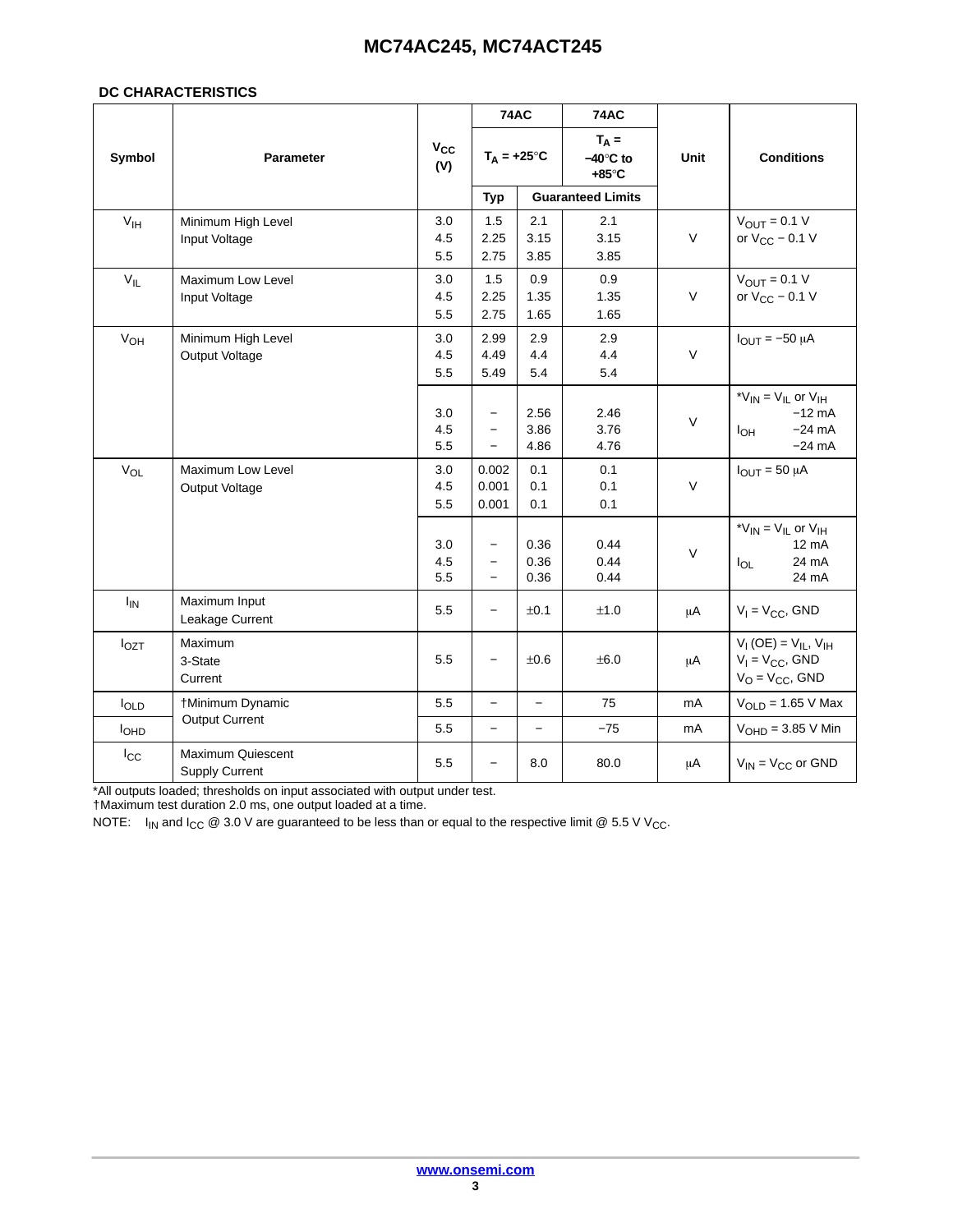#### **AC CHARACTERISTICS** (For Figures and Waveforms − See AND8277/D at www.onsemi.com)

| Symbol<br><b>Parameter</b> |                                                              |                   |                                       | <b>74AC</b> |             | <b>74AC</b>                                                |              |      |             |
|----------------------------|--------------------------------------------------------------|-------------------|---------------------------------------|-------------|-------------|------------------------------------------------------------|--------------|------|-------------|
|                            |                                                              | $V_{CC}$ *<br>(V) | $T_A = +25^{\circ}C$<br>$C_L = 50$ pF |             |             | $T_A = -40^\circ C$<br>to $+85^{\circ}$ C<br>$C_L = 50$ pF |              | Unit | Fig.<br>No. |
|                            |                                                              |                   | <b>Min</b>                            | <b>Typ</b>  | <b>Max</b>  | Min                                                        | Max          |      |             |
| $t_{PLH}$                  | <b>Propagation Delay</b><br>$A_n$ to $B_n$ or $B_n$ to $A_n$ | 3.3<br>5.0        | 1.5<br>1.5                            | 5.0<br>3.5  | 8.5<br>6.5  | 1.0<br>1.0                                                 | 9.0<br>7.0   | ns   | $3 - 5$     |
| t <sub>PHL</sub>           | <b>Propagation Delay</b><br>$A_n$ to $B_n$ or $B_n$ to $A_n$ | 3.3<br>5.0        | 1.5<br>1.5                            | 5.0<br>3.5  | 8.5<br>6.0  | 1.0<br>1.0                                                 | 9.0<br>7.0   | ns   | $3 - 5$     |
| t <sub>PZH</sub>           | Output Enable Time                                           | 3.3<br>5.0        | 2.5<br>1.5                            | 7.0<br>5.0  | 11.5<br>8.5 | 2.0<br>1.0                                                 | 12.5<br>9.0  | ns   | $3 - 7$     |
| t <sub>PZL</sub>           | <b>Output Enable Time</b>                                    | 3.3<br>5.0        | 2.5<br>1.5                            | 7.5<br>5.5  | 12.0<br>9.0 | 2.0<br>1.0                                                 | 13.5<br>9.5  | ns   | $3 - 8$     |
| $t_{PHZ}$                  | Output Disable Time                                          | 3.3<br>5.0        | 2.0<br>1.5                            | 6.5<br>5.5  | 12.0<br>9.0 | 1.0<br>1.0                                                 | 12.5<br>10.0 | ns   | $3 - 7$     |
| t <sub>PLZ</sub>           | <b>Output Disable Time</b>                                   | 3.3<br>5.0        | 2.0<br>1.5                            | 7.0<br>5.5  | 11.5<br>9.0 | 1.5<br>1.0                                                 | 13.0<br>10.0 | ns   | $3 - 8$     |

\*Voltage Range 3.3 V is 3.3 V ±0.3 V.

Voltage Range 5.0 V is  $5.0$  V  $\pm 0.5$  V.

#### **DC CHARACTERISTICS**

|                           |                                            |                 | 74ACT                                         |                          | 74ACT                                          |        |                                                                               |
|---------------------------|--------------------------------------------|-----------------|-----------------------------------------------|--------------------------|------------------------------------------------|--------|-------------------------------------------------------------------------------|
| Symbol                    | <b>Parameter</b>                           | $V_{CC}$<br>(V) | $T_A = +25^\circ C$                           |                          | $T_A =$<br>$-40^\circ$ C to<br>$+85^{\circ}$ C | Unit   | <b>Conditions</b>                                                             |
|                           |                                            |                 | <b>Typ</b>                                    |                          | <b>Guaranteed Limits</b>                       |        |                                                                               |
| V <sub>IH</sub>           | Minimum High Level<br>Input Voltage        | 4.5<br>5.5      | 1.5<br>1.5                                    | 2.0<br>2.0               | 2.0<br>2.0                                     | $\vee$ | $V_{\text{OUT}} = 0.1 V$<br>or $V_{CC}$ – 0.1 V                               |
| $V_{IL}$                  | <b>Maximum Low Level</b><br>Input Voltage  | 4.5<br>5.5      | 1.5<br>1.5                                    | 0.8<br>0.8               | 0.8<br>0.8                                     | $\vee$ | $V_{OUT} = 0.1 V$<br>or $V_{CC}$ – 0.1 V                                      |
| <b>V<sub>OH</sub></b>     | Minimum High Level<br>Output Voltage       | 4.5<br>5.5      | 4.49<br>5.49                                  | 4.4<br>5.4               | 4.4<br>5.4                                     | $\vee$ | $I_{\text{OUT}} = -50 \mu A$                                                  |
|                           |                                            | 4.5<br>5.5      | $\qquad \qquad -$<br>$\overline{\phantom{0}}$ | 3.86<br>4.86             | 3.76<br>4.76                                   | $\vee$ | * $V_{IN}$ = $V_{IL}$ or $V_{IH}$<br>$I_{OH}$ -24 mA<br>$-24$ mA              |
| V <sub>OL</sub>           | <b>Maximum Low Level</b><br>Output Voltage | 4.5<br>5.5      | 0.001<br>0.001                                | 0.1<br>0.1               | 0.1<br>0.1                                     | $\vee$ | $I_{\text{OUT}} = 50 \mu A$                                                   |
|                           |                                            | 4.5<br>5.5      | $\overline{\phantom{0}}$                      | 0.36<br>0.36             | 0.44<br>0.44                                   | $\vee$ | * $V_{IN}$ = $V_{IL}$ or $V_{IH}$<br>24 mA<br>$I_{OL}$<br>24 mA               |
| $I_{IN}$                  | Maximum Input<br>Leakage Current           | 5.5             | —                                             | $\pm 0.1$                | ±1.0                                           | μA     | $V_1 = V_{CC}$ , GND                                                          |
| $\Delta I$ <sub>CCT</sub> | Additional Max. I <sub>CC</sub> /Input     | 5.5             | 0.6                                           | $\overline{\phantom{0}}$ | 1.5                                            | mA     | $V_1 = V_{CC} - 2.1 V$                                                        |
| $I_{OZT}$                 | Maximum<br>3-State<br>Current              | 5.5             | $\overline{\phantom{0}}$                      | ±0.6                     | ±6.0                                           | μA     | $V_1(OE) = V_{IL}$ , $V_{IH}$<br>$V_1 = V_{CC}$ , GND<br>$V_O = V_{CC}$ , GND |
| loLD                      | †Minimum Dynamic                           | 5.5             | $\qquad \qquad -$                             | $\qquad \qquad -$        | 75                                             | mA     | $V_{OLD}$ = 1.65 V Max                                                        |
| I <sub>OHD</sub>          | <b>Output Current</b>                      | 5.5             | $\qquad \qquad -$                             | $\qquad \qquad -$        | $-75$                                          | mA     | $VOHD = 3.85 V Min$                                                           |
| $I_{\rm CC}$              | Maximum Quiescent<br><b>Supply Current</b> | 5.5             | $\overline{\phantom{0}}$                      | 8.0                      | 80.0                                           | μA     | $V_{IN} = V_{CC}$ or GND                                                      |

\*All outputs loaded; thresholds on input associated with output under test.

†Maximum test duration 2.0 ms, one output loaded at a time.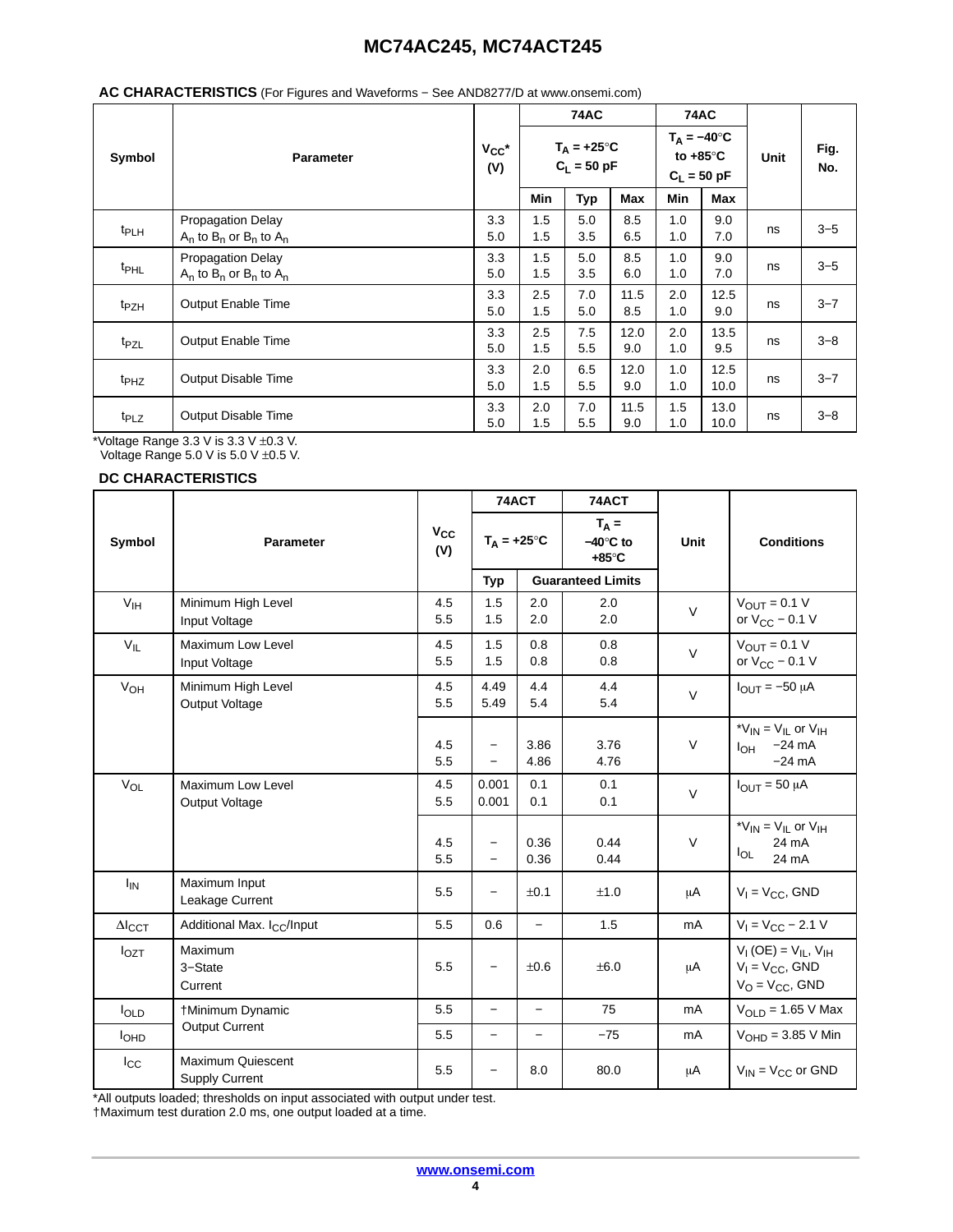#### **Symbol Parameter VCC\* (V) 74ACT 74ACT Unit Fig. No.**  $T_A = +25^\circ C$ **CL = 50 pF**  $T_A = -40^\circ C$ **to +85**°**C**  $C_L = 50$  pF **Min Typ Max Min Max** t<sub>PLH</sub> Propagation Delay, A<sub>n</sub> to B<sub>n</sub> or B<sub>n</sub> to A<sub>n</sub> 5.0 1.5 4.0 7.5 1.5 8.0 ns 3–5 t<sub>PHL</sub> Propagation Delay, A<sub>n</sub> to B<sub>n</sub> or B<sub>n</sub> to A<sub>n</sub> 5.0 1.5 4.0 8.0 1.0 9.0 ns 3–5 t<sub>PZH</sub> Output Enable Time 5.0 | 1.5 | 5.0 | 1.5 | 1.5 | 11.0 | ns | 3–7 t<sub>PZL</sub> Output Enable Time 5.0 1.5 | 5.5 | 10 | 1.5 | 12.0 | ns | 3–8 t<sub>PHZ</sub> Output Disable Time 5.0 1.5 | 5.5 | 10 | 1.0 | 11.0 | ns | 3–7 t<sub>PLZ</sub> Output Disable Time 5.0 2.0 5.0 10 1.5 11.0 ns 3–8

## **AC CHARACTERISTICS** (For Figures and Waveforms − See AND8277/D at www.onsemi.com)

\*Voltage Range  $5.0$  V is  $5.0$  V  $\pm 0.5$  V.

### **CAPACITANCE**

| Symbol            | <b>Parameter</b>                     | Value<br><b>Typ</b> | Unit | <b>Test Conditions</b>          |
|-------------------|--------------------------------------|---------------------|------|---------------------------------|
| $C_{\mathsf{IN}}$ | Input Capacitance                    | 4.5                 | рF   | $V_{C}$ = 5.0 V                 |
| C <sub>I/O</sub>  | Input/Output Capacitance             | 15                  | pF   | $V_{\text{CC}} = 5.0 \text{ V}$ |
| $C_{PD}$          | <b>Power Dissipation Capacitance</b> | 45                  | pF   | $V_{\text{CC}} = 5.0 \text{ V}$ |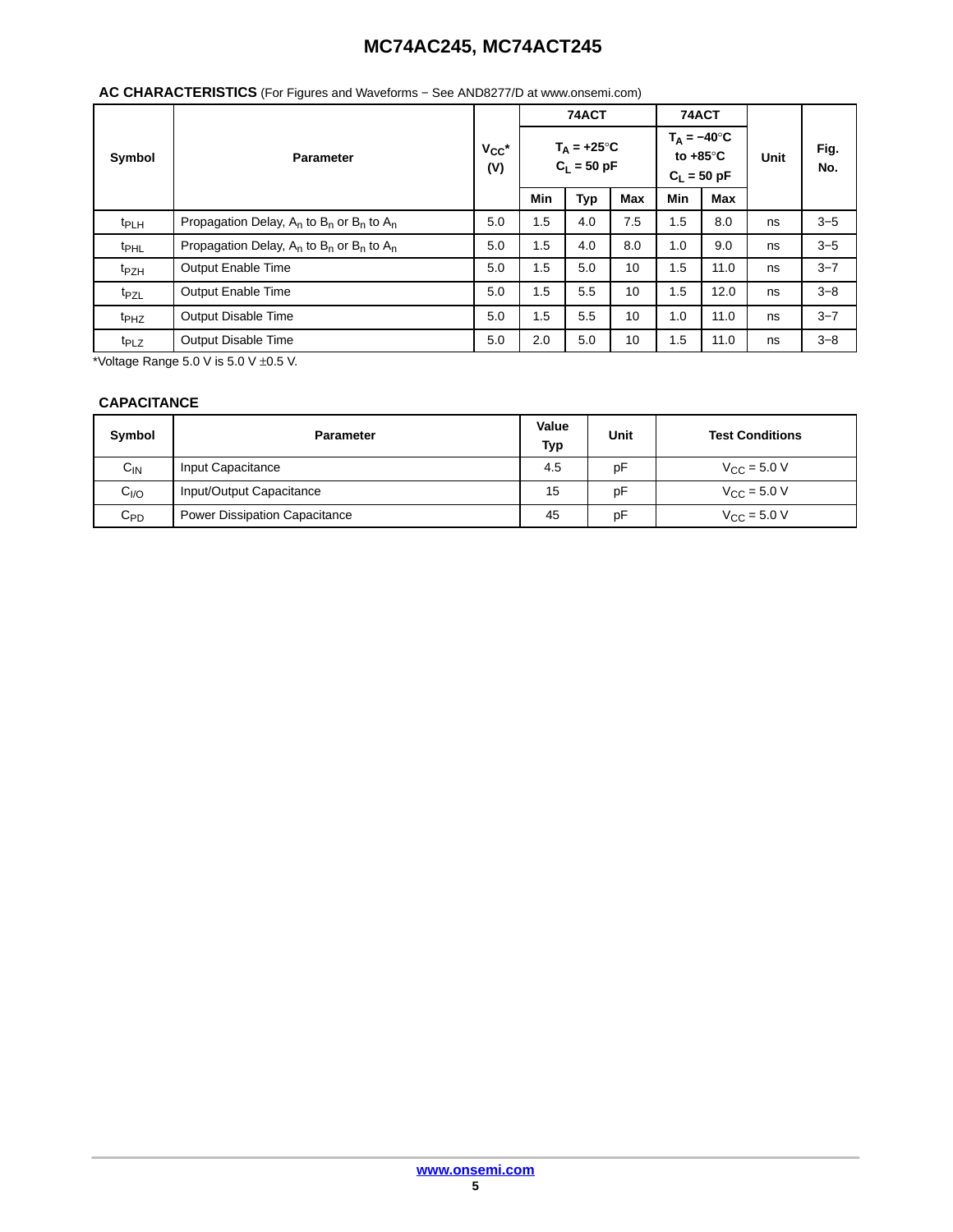#### <span id="page-5-0"></span>**ORDERING INFORMATION**

| <b>Device</b>   | Package               | Shipping <sup><math>\dagger</math></sup> |
|-----------------|-----------------------|------------------------------------------|
| MC74AC245DWG    | SOIC-20<br>(Pb-Free)  | 38 Units / Rail                          |
| MC74AC245DWR2G  | SOIC-20<br>(Pb-Free)  | 1000 / Tape & Reel                       |
| MC74ACT245DWG   | SOIC-20<br>(Pb-Free)  | 38 Units / Rail                          |
| MC74ACT245DWR2G | SOIC-20<br>(Pb-Free)  | 1000 / Tape & Reel                       |
| MC74AC245DTG    | TSSOP-20<br>(Pb-Free) | 75 Units / Rail                          |
| MC74AC245DTR2G  | TSSOP-20<br>(Pb-Free) | 2500 / Tape & Reel                       |
| MC74ACT245DTG   | TSSOP-20<br>(Pb-Free) | 75 Units / Rail                          |
| MC74ACT245DTR2G | TSSOP-20<br>(Pb-Free) | 2500 / Tape & Reel                       |

†For information on tape and reel specifications, including part orientation and tape sizes, please refer to our Tape and Reel Packaging Specifications Brochure, BRD8011/D.

#### **MARKING DIAGRAMS**



- WL,  $L$  = Wafer Lot<br>YY, Y = Year
- $=$  Year
- $WW, W = Work Week$
- G or = Pb−Free Package (Note: Microdot may be in either location)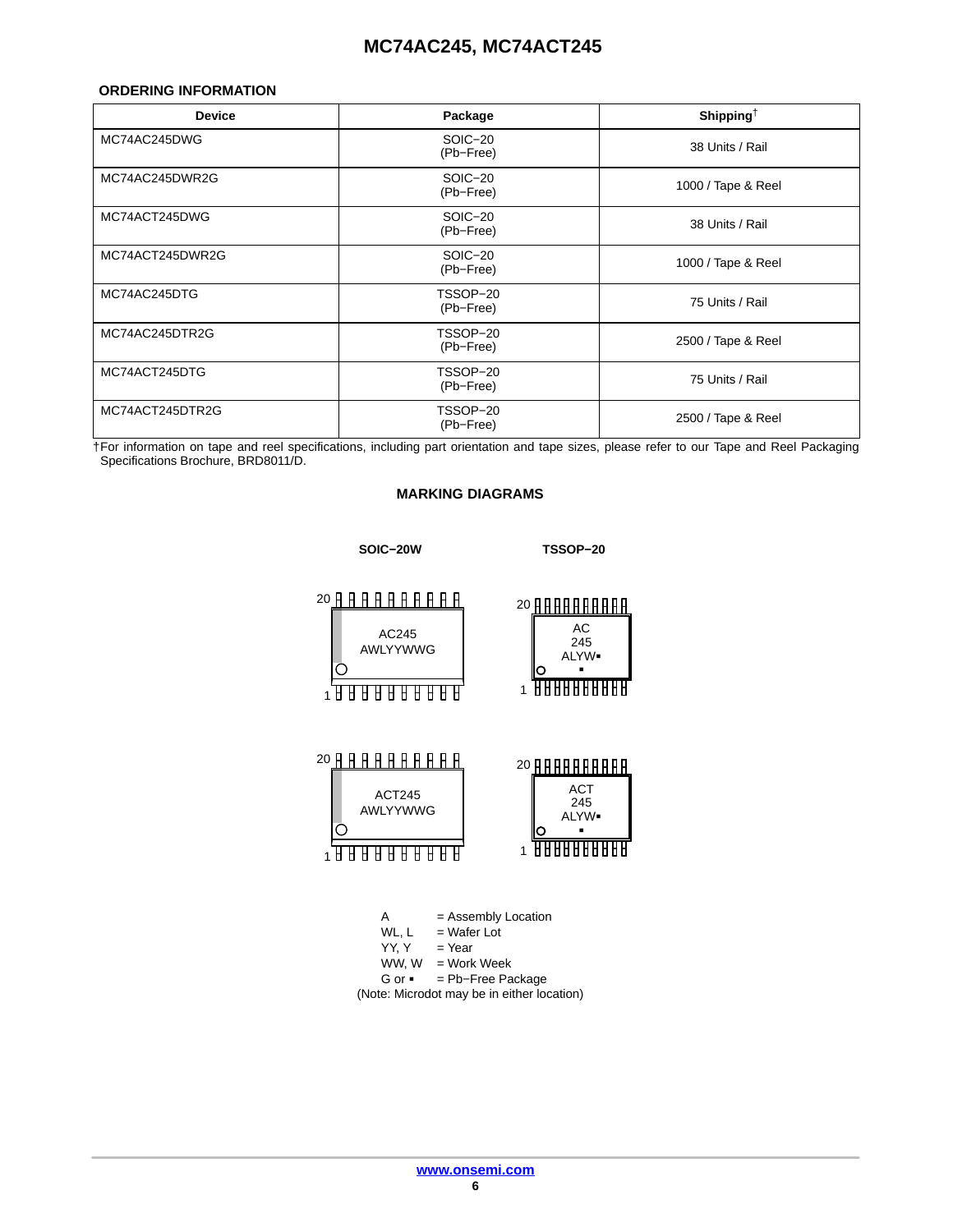### **PACKAGE DIMENSIONS**